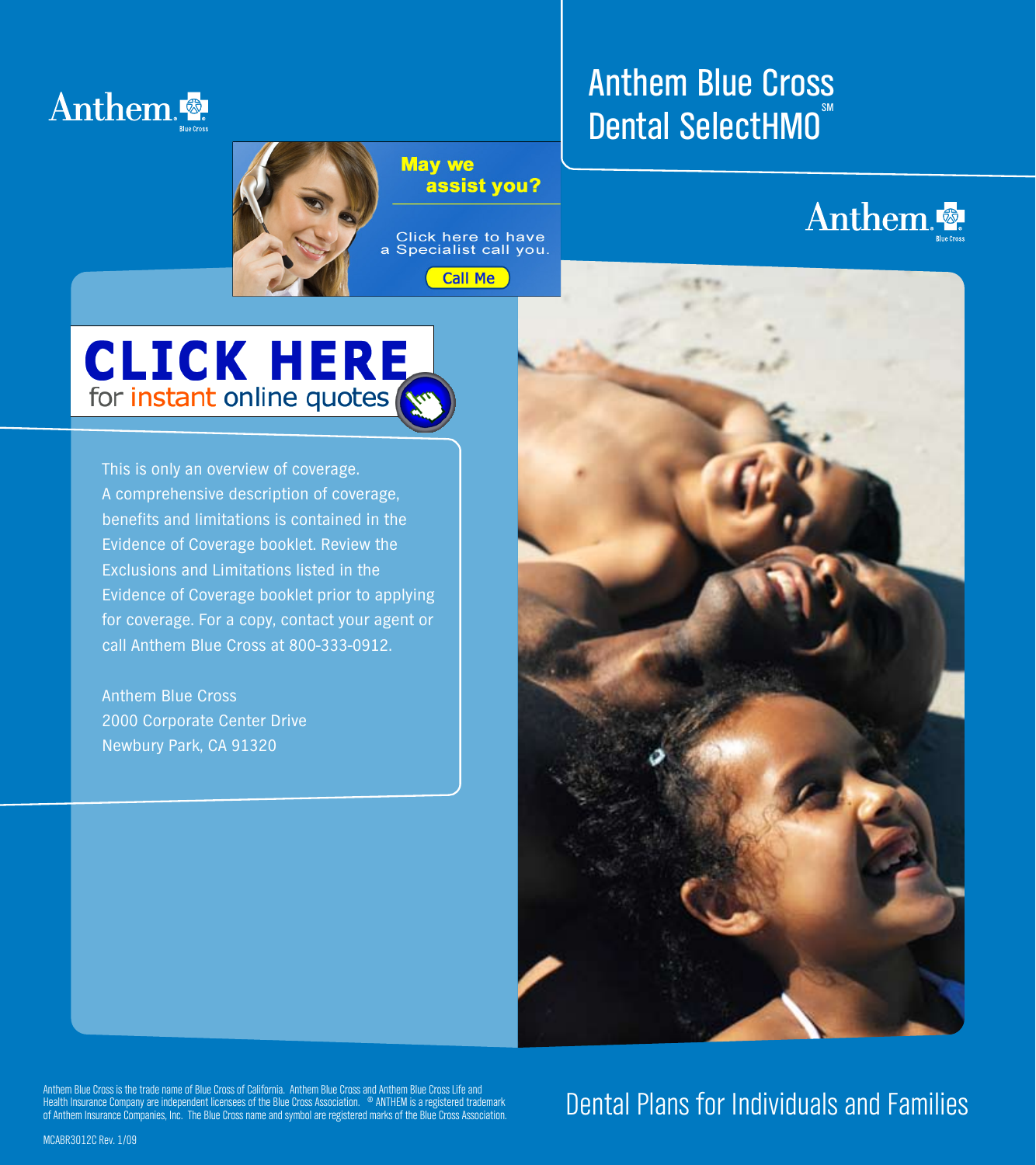### Why You Need Dental Coverage

The first-ever Surgeon General's Report on Oral Health confirms that good oral health and your overall wellness are inseparable, calling the mouth "a mirror for general health and well-being."

**Why You Need Dental Coverage** Because oral health is so vital to the quality of your life, dental coverage should be an essential part of your health and wellness at any age. It helps you:

- Maintain good oral health throughout your life
- Enjoy the self-esteem that comes from looking your best
- • Prevent oral diseases and disorders
- • Receive quality care

Remember: Regular dental checkups and cleanings can help detect early signs of oral health problems, reducing the risk of permanent damage to your teeth and gums and preventing costly treatments later on. Also, your dentist may be the first to see signs of a health problem, helping you to keep it from becoming more serious.

Anthem Blue Cross Dental HMO coverage gives you the comprehensive, quality coverage you want from an industry-leading company you can trust. So give yourself the rewards of good dental coverage … because your smile is a reflection of you.

**Anthem Blue Cross Dental plans offer:**

- • **More choices** three Dental HMO plans and a large network of dentists to choose from
- • **Comprehensive benefits** a broad range of preventive, basic and major services
- • **Specialty services** orthodontic and cosmetic
- • **Affordable monthly rates** choice of payment options with low \$5 office visit fees for exams, cleanings and X-rays

**Access to Savings and Resources**

Take advantage of the plans' many features, including no deductibles, no annual maximums and no age limitations. Plus savings of up to 50 percent on health-related products and services through the Anthem Blue Cross SpecialOffers<sup>SM</sup> Program.

#### **You Have Choices**

Choose any Anthem Blue Cross Dental SelectHMO by itself or in combination with your Anthem Blue Cross medical coverage. Our dental coverage is so affordable, you'll want to keep the entire family smiling.

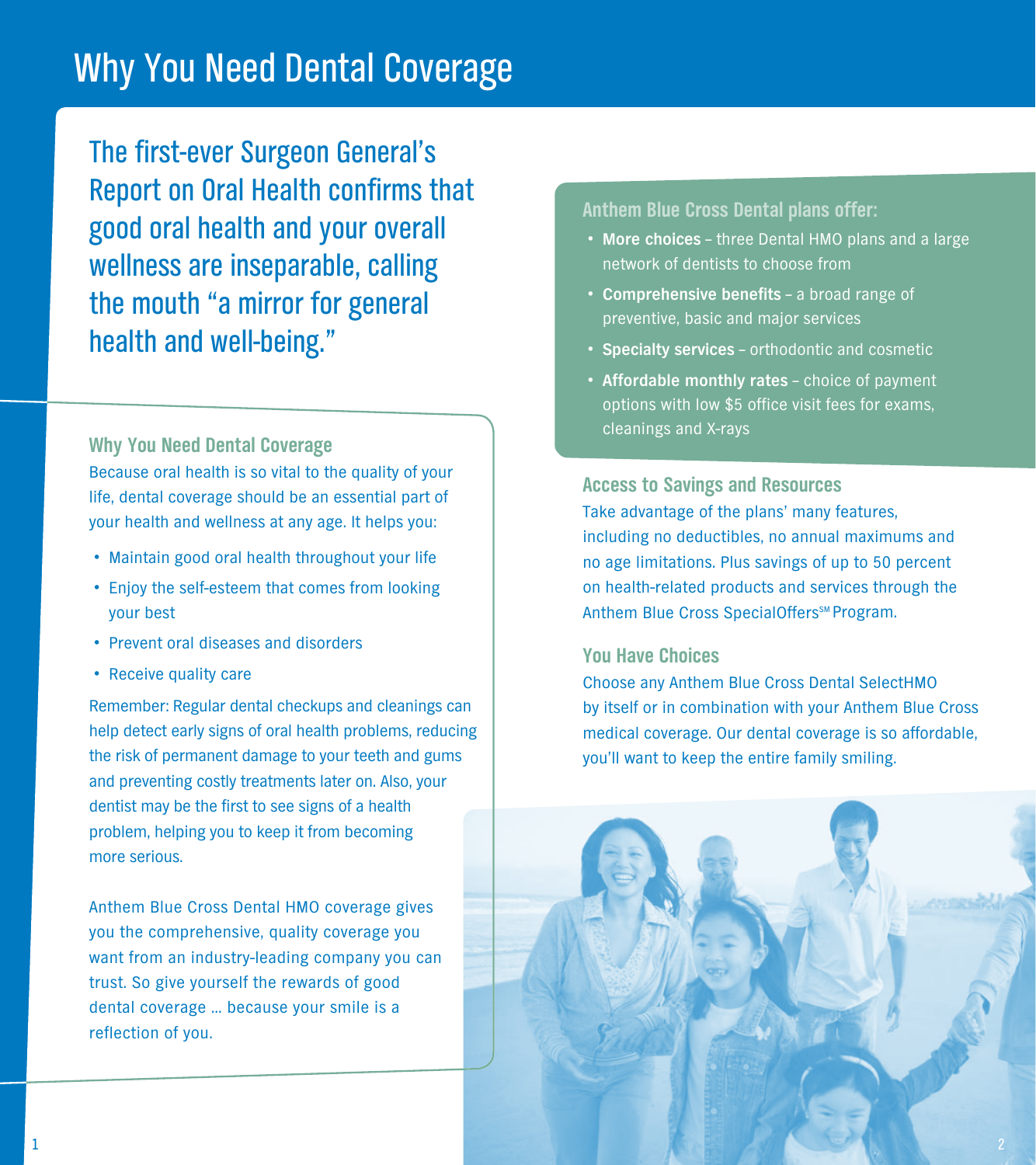### Anthem Blue Cross Dental SelectHMO Plans

**Anthem Blue Cross Dental SelectHMO Plans** Anthem Blue Cross invites you to put your best smile forward with one of our three affordable plans: Dental Saver SelectHMO, Dental SelectHMO or Dental Premier SelectHMO.

**Covered Benefits and Plan Highlights**  These copayments apply only to services rendered by a Participating Dentist. **Finding a plan...**

Please use this side-by-side comparison chart to help find the plan that works best for you. Additional plan details are included on the following pages.

Specialty services provided by a Participating Specialty Dentist are a separate schedule in your contract.

| <b>Dental Services</b>                                                                                           | <b>Dental Saver SelectHMO</b><br>copays | <b>Dental SelectHMO</b><br>copays | <b>Dental Premier SelectHMO</b><br>copays |
|------------------------------------------------------------------------------------------------------------------|-----------------------------------------|-----------------------------------|-------------------------------------------|
| <b>Office Visit</b>                                                                                              | \$5                                     | \$5                               | \$5                                       |
| <b>Diagnostic Care</b><br><b>Oral Exams</b><br>X-rays                                                            | No Charge<br>No Charge                  | No Charge<br>No Charge            | No Charge<br>No Charge                    |
| <b>Preventive Care</b><br>Prophylaxis - adult & child<br>Topical Fluoride - child                                | No Charge*<br>No Charge                 | No Charge*<br>No Charge           | No Charge*<br>No Charge                   |
| <b>Restorative Care</b><br>Filling - Permanent<br>1 surface amalgam<br>Filling - Permanent<br>2 surfaces amalgam | \$54<br>\$64                            | No Charge**<br>No Charge**        | No Charge**<br>No Charge**                |
| Filling - Permanent<br>3 surfaces amalgam<br>Filling - Permanent<br>4 or more surfaces amalgam                   | \$75<br>\$89                            | No Charge**<br>No Charge**        | No Charge**<br>No Charge**                |
| <b>Periodontal Care</b><br><b>Scaling/Root Planing</b><br>per quadrant                                           | \$101                                   | \$101                             | No Charge**                               |
| <b>Orthodontic Care</b><br><b>Orthodontics - Child</b><br>Adult<br>Retention                                     | \$2,870<br>\$3,045<br>\$210             | \$2,870<br>\$3,045<br>\$210       | \$2,870<br>\$3,045<br>\$210               |
| <b>Prosthodontic Care</b><br>Denture (broken tooth repair)                                                       | \$57                                    | \$57                              | \$57                                      |
| <b>Other Services</b><br><b>Office Visit After Hours</b><br><b>Local Anesthesia</b>                              | \$56<br>\$14                            | \$56<br>\$14                      | \$56<br>\$14                              |

<sup>3</sup> <sup>4</sup> \*First two treatments in 12 consecutive months. All additional treatments within a 12-month period require copayments of \$44 for adults and \$35 for children.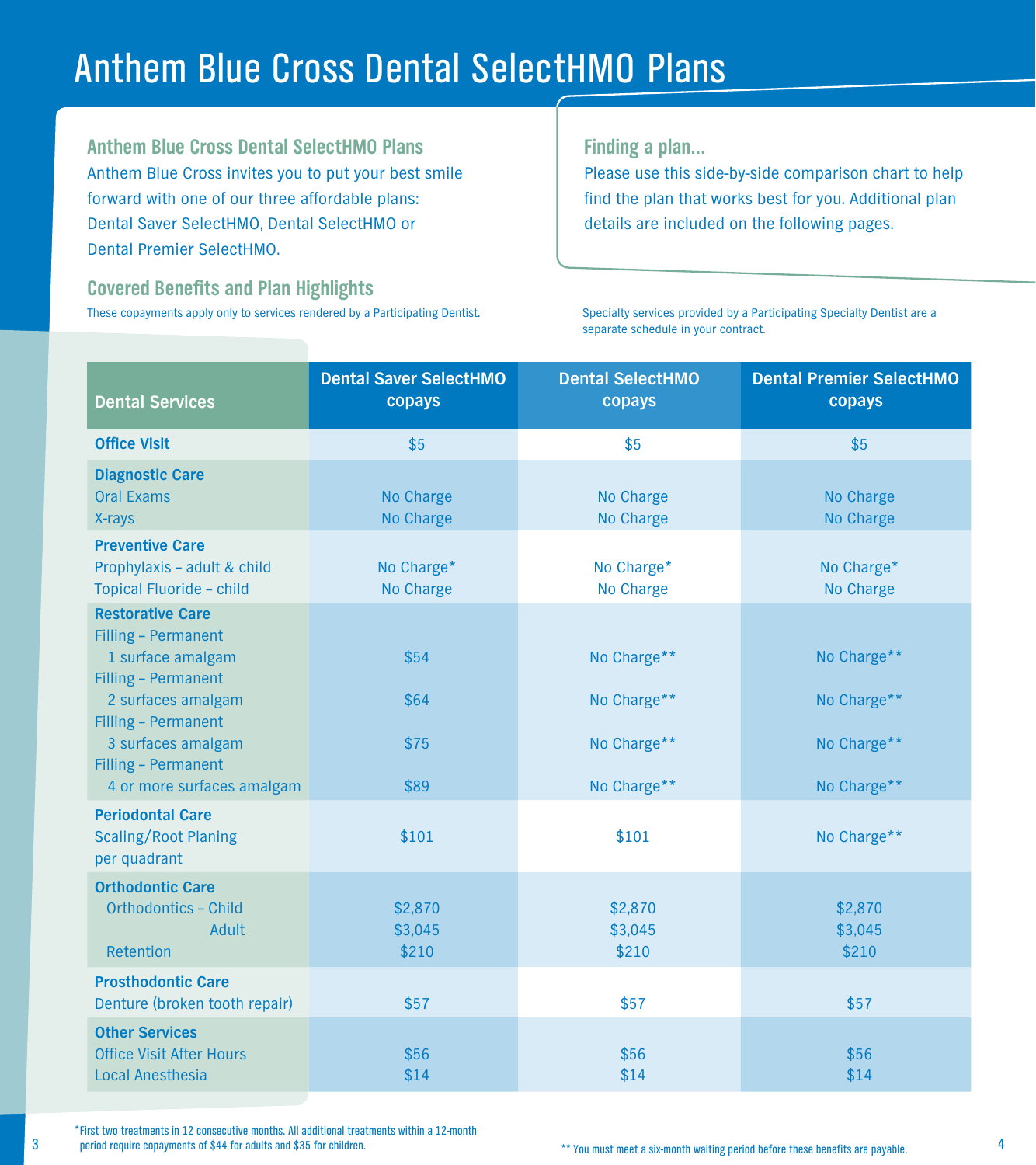### How Our Plans Work

Our Dental SelectHMO Plans offer you varying coverage to fit your needs and your budget. Services must be performed by an Anthem Blue Cross Dental SelectHMO participating dentist in order to be covered. Benefits are immediately available for most services, and you won't have to meet any deductibles.

Each time you visit a participating dentist, you'll pay a low \$5 office visit fee and possibly a reduced copayment for some procedures. Once you pay the \$5 office visit fee, most preventive and diagnostic services (such as cleanings, exams and X-rays) are covered in full.

**More Benefits and Copayment Highlights** These copayments apply only to services rendered by a Participating Dentist.<br>Specialty services provided by a Participating Specialty Dentist are included Specialty services provided by a Participating Specialty Dentist are included on a separate schedule in your contract.

| <b>Dental Services</b>                                                                                                                  | <b>Dental Saver SelectHMO</b><br>copays | <b>Dental SelectHMO</b><br>copays | <b>Dental Premier SelectHMO</b><br>copays |
|-----------------------------------------------------------------------------------------------------------------------------------------|-----------------------------------------|-----------------------------------|-------------------------------------------|
| <b>Cosmetic Care</b><br>Resin Filling - permanent,<br>one surface, posterior                                                            | \$75                                    | \$75                              | \$75                                      |
| <b>Labial Veneer</b><br>(laminate) - chairside                                                                                          | \$187                                   | \$187                             | \$187                                     |
| <b>Endodontic Care</b><br>Root Canal - Anterior<br>- Bicuspid<br>- Molar<br>Pulpotomy                                                   | \$289<br>\$341<br>\$459<br>\$62         | \$289<br>\$341<br>\$459<br>\$62   | \$289<br>\$341<br>\$459<br>\$62           |
| <b>Periodontal Care</b><br>Gingivectomy - per tooth<br>- per quadrant<br>Osseous Surgery - per quadrant                                 | \$72<br>\$194<br>\$520                  | \$72<br>\$194<br>\$520            | \$72<br>\$194<br>\$520                    |
| <b>Oral Surgery</b><br>Extraction - of erupted tooth or<br>exposed root<br>Impaction - soft tissue<br>- partial bony<br>- complete bony | \$60<br>\$136<br>\$176<br>\$200         | \$60<br>\$136<br>\$176<br>\$200   | No Charge*<br>\$136<br>\$176<br>\$200     |
| <b>Prosthodontic Care</b><br><b>Crowns</b><br><b>Complete Upper or Lower Dentures</b><br><b>Partial Denture</b>                         | \$432<br>\$577<br>\$430                 | \$432<br>\$577<br>\$430           | \$432<br>\$577<br>\$430                   |

NOTE: Records, retention and certain corrective interception treatment, all of which are necessary in Orthodontic care, are excluded from coverage in many other plans, but Anthem Blue Cross Dental SelectHMO offers these services at reduced fees.

\* You must meet a six-month waiting period before these benefits are payable.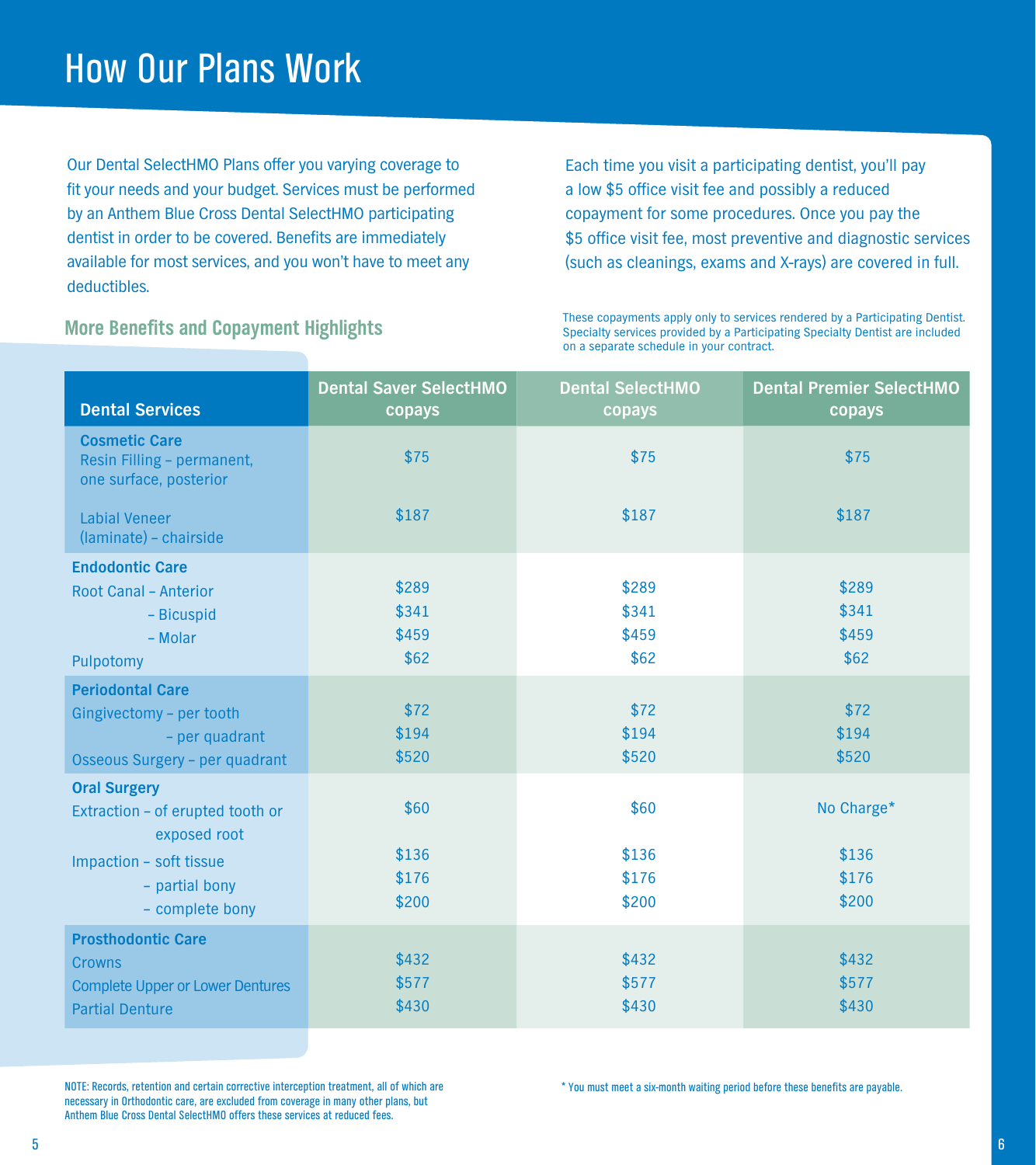### Coverage Information

#### **Eligibility**

You and your enrolling dependents must be permanent, legal residents of California and must select the same Dental SelectHMO participating dentist located within 35 miles of your residence.

Eligible dependents include:

- the Policyholder's lawful spouse
- any unmarried child of the Policyholder or the enrolled spouse under age 19
- any unmarried child of the Policyholder or the enrolled spouse ages 19 to 23, who qualifies as a dependent for Federal Income Tax purposes
- any of the Policyholder's, the Policyholder's enrolled spouse's or enrolled Domestic Partner's children who continue to be both incapable of self-sustaining employment due to a continued physically or mentally disabling injury, illness, or condition and who are dependent upon the Policyholder, enrolled spouse or enrolled Domestic Partner for support

Eligibility, rates and billing options for the Dental SelectHMO products vary for Individuals over 65. Please contact your agent or call 800-765-2585 for more information.



#### **Finding Your Participating Dentist**

To find a participating dentist near you, visit our website at anthem.com/ca and click on the "Find a Doctor" link.

Participating dentists are conveniently located in the following California counties:

Alameda, Contra Costa, Los Angeles, Marin, Orange, Sacramento, San Diego, San Francisco, San Joaquin, San Luis Obispo, Santa Barbara, Santa Clara, Solano and Sonoma. Limited availability in El Dorado, Fresno, Kern, Kings, Monterey, Placer, Riverside, San Bernardino, San Mateo, Santa Cruz, Tulare and Ventura.

#### **Waiting Periods**

For Dental SelectHMO and Dental Premier SelectHMO Plans, a six-month waiting period is required for fillings. For Dental Premier SelectHMO Plan, a six-month waiting period is also required for scaling/root planing and oral surgery. More detailed information can be found in your policy.

#### **Date Coverage Begins**

The effective date of your plan is assigned by Anthem Blue Cross and will be the first of the month following approval.

#### **Anthem Blue Cross Dental SelectHMO Plan Monthly Rates**

|                                                                                          | <b>Dental Saver</b><br><b>SelectHMO</b> | <b>Dental</b><br><b>SelectHMO</b> | <b>Dental</b><br><b>Premier</b><br><b>SelectHMO</b> |
|------------------------------------------------------------------------------------------|-----------------------------------------|-----------------------------------|-----------------------------------------------------|
| <b>Single</b>                                                                            | \$11.00                                 | \$15.80                           | \$19.60                                             |
| <b>Two Party</b><br>(Member &<br>Spouse or<br>Member & Child)                            | \$22.10                                 | \$31.70                           | \$38.60                                             |
| <b>Family</b><br>(three or more)<br>(Member, Spouse)<br>& Child or Member<br>& Children) | \$33.10                                 | \$47.50                           | \$58.20                                             |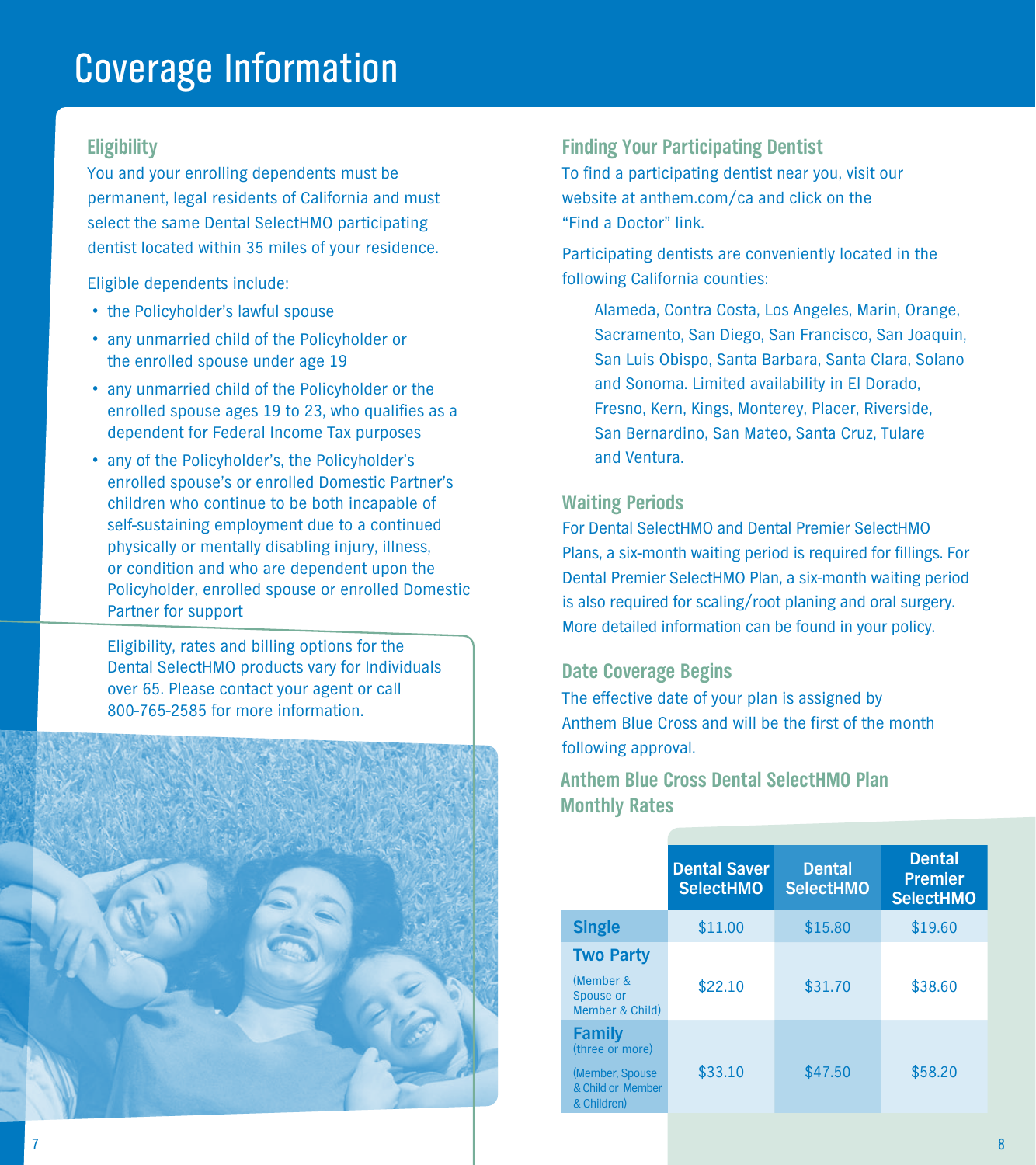#### **Exclusions and Limitations for Dental SelectHMO Plans**

- • Experimental or investigative care or therapy.
- • Any condition for which benefits of any nature are recovered or found to be recoverable, whether by adjudication, settlement or otherwise, under any workers' compensation or occupational disease law, even if you do not claim these benefits. If there is a dispute or substantial uncertainty as to whether benefits may be recovered for those conditions pursuant to workers' compensation, Anthem Blue Cross Life and Health Insurance Company will provide the plan benefits for such conditions subject to its right of recovery and reimbursement under California Labor Code Section 4903.
- Any services for which you are entitled to receive Medicare benefits, whether or not Medicare benefits are actually paid.
- Any services provided by a local, state, county or federal government agency, including any foreign government, except when payment under the plan is expressly required by federal or state law.
- Services or supplies for which no charge is made, or for which no charge would be made if you had no insurance coverage, or services for which you are not legally obligated to pay.
- Services received before your effective date or during an inpatient stay that began before your effective date.
- Services rendered before coverage begins or after coverage ends.
- • Prescribed drugs, pre-medication or analgesia (including nitrous oxide).
- No benefits are provided for hospital or associated physician charges for any dental treatment that cannot be performed in the dentist's office because of your general health, mental, emotional, behavioral or physical limitations.
- Unless an exception is specifically authorized by Anthem Blue Cross in writing, dental services must be received from your participating dentist or participating specialty dentist.
- A dental treatment plan, which in the opinion of the participating dentist and/or Anthem Blue Cross is not dentally necessary for dental health or will not produce beneficial results.
- • Conditions caused by the inadvertent release of nuclear energy when government funds are available for treatment of illness or injury arising from such release of nuclear energy.
- Treatment of fractures or dislocations.
- • Any treatment to correct a dental condition that resulted from dental services performed by a non-participating dentist while coverage is in effect and any dental services started by a non-participating dentist will not be the responsibility of the participating dentist or Anthem Blue Cross for completion.
- Histopathological exams and/or the removal of tumors, cysts, neoplasms and foreign bodies not covered under the medical plan.
- Teeth with questionable, guarded or poor prognosis are not covered for endodontic treatment, periodontal surgery or crown and bridge. Plan will allow for observation or extraction and prosthetic replacement.
- • Services received after the benefit limit under this agreement is reached.
- Orthodontic services must be received from a participating orthodontist. In the event of loss of coverage for any reason, and at the time of loss of coverage you are still receiving orthodontic treatment, you will be responsible for the remainder of the cost for that treatment.
- • Replacement of lost or stolen orthodontic appliances or repair of orthodontic appliances that were broken due to negligence.
- • Myofunctional therapy and related services.
- Surgical procedures incidental to orthodontic treatment, including but not limited to extraction of teeth solely for orthodontic reasons, exposure of impacted teeth, correction of micrognathia or macrognathia, or repair of cleft palate.
- • Changes in treatment necessitated by an accident of any kind.
- • Treatment related to the joint of the jaw (temporomandibular joint, TMJ) and/or hormonal imbalance.

These exclusions and limitations are an overview only. The policy contains a comprehensive list of the plan's exclusions and limitations.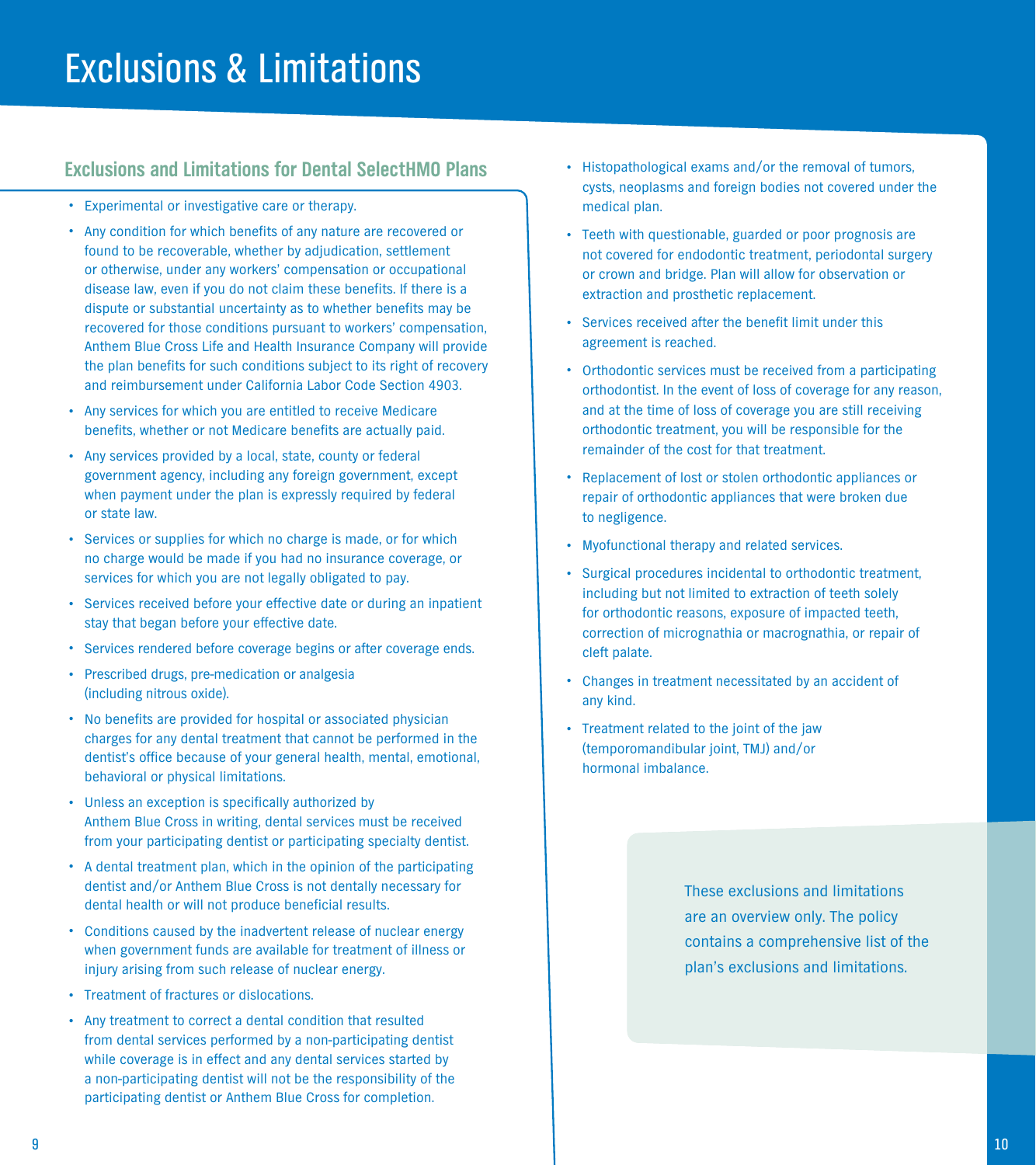### You should also know…

#### **Termination of Coverage**

Your dental benefits will end if your premium is not received when it is due (subject to the grace period); you live 35 miles or more from any participating dental group or office; you do not pay copayments; you fail to meet the eligibility requirements listed previously; you become enrolled in any other Anthem Blue Cross/ Anthem Blue Cross Life and Health Insurance Company non-group coverage; you live in a foreign country for more than six consecutive months; or you are absent from California for more than six consecutive months. Anthem Blue Cross must be notified within 30 days of all changes affecting your eligibility.

**Non-Duplication of Anthem Blue Cross Benefits** If, while covered under this policy, you are covered by another Anthem Blue Cross/Anthem Blue Cross Life and Health Insurance Company Individual policy, you are entitled only to the benefits of the policy with greater benefits. The Anthem Blue Cross Companies will refund any premium received under the policy with the lesser benefits, covering the time both policies were in effect. However, any payments made by the Anthem Blue Cross Companies under the policy with the lesser benefits will be deducted from any such refund of premium.

#### **Requirement for Binding Arbitration**

If you are applying for coverage, please note that Anthem Blue Cross requires binding arbitration to settle any and all disputes against Anthem Blue Cross/ Anthem Blue Cross Life and Health Insurance Company, including claims of medical malpractice and breach of contract and benefits. This means that you are waiving your right to a jury or court trial for both medical malpractice claims, and any other disputes. California Health and Safety Code Section 1363.1 and Insurance Code Section 10123.19 require specified disclosures in this regard, including the following notice: "It is understood that any dispute as to medical malpractice, that is as to whether any medical services rendered under this contract were unnecessary or unauthorized or were improperly, negligently or incompetently rendered, will be determined by submission to arbitration as provided by California law, and not by a lawsuit or resort to court process except as California law provides for judicial review of arbitration proceedings. Both parties to this contract, by entering into it, are giving up their constitutional right to have any such dispute decided in a court of law before a jury, and instead are accepting the use of arbitration." Both parties also agree to give up any right to pursue on a class basis any claim or controversy against the other.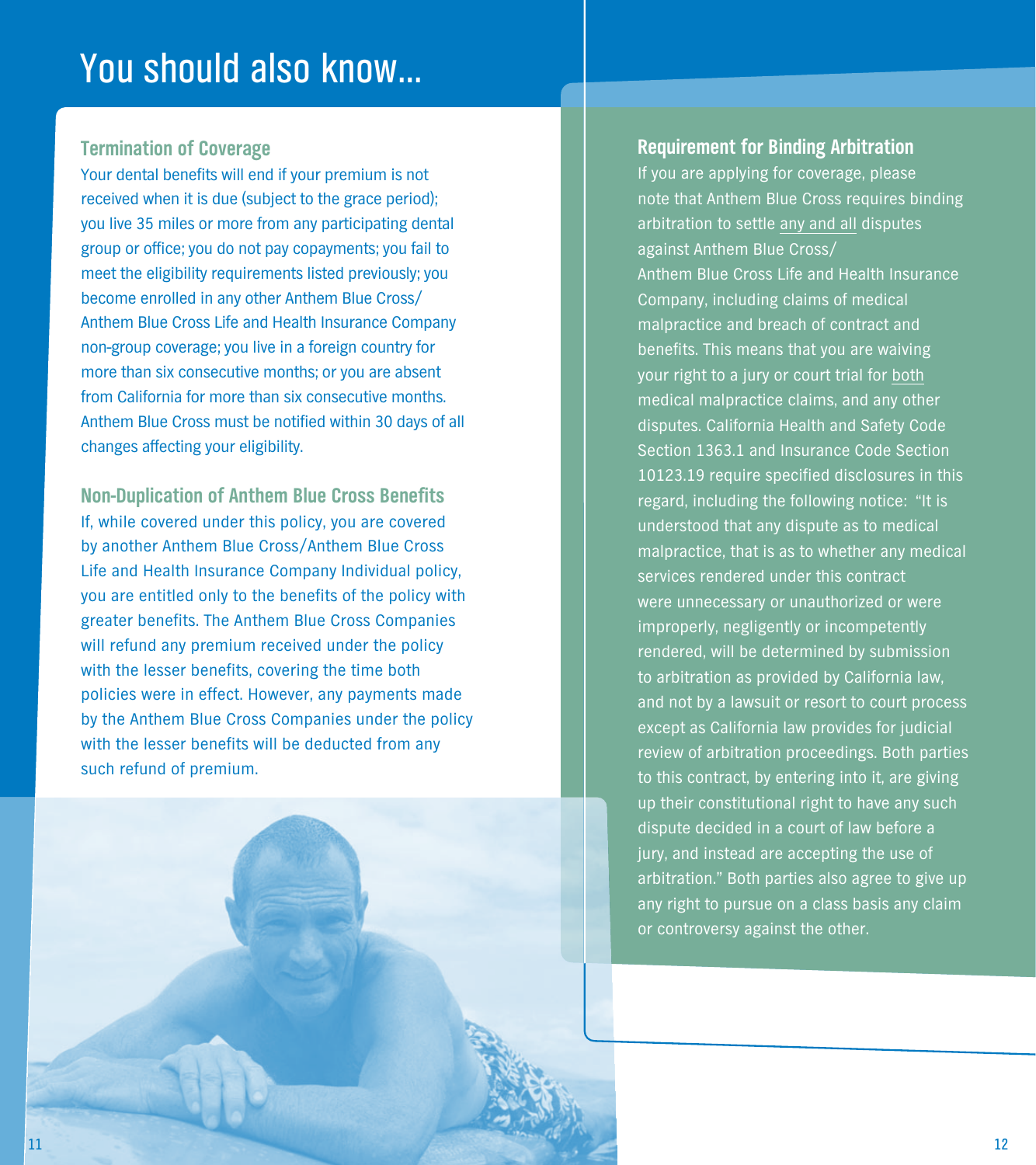### How to Enroll

**For new members enrolling in dental coverage only:**

- • Complete and sign the attached application. Note: The participating dentist that you choose must appear on your application. You and your dependents must select the same participating general dentist.
- • Determine your premium.
- • Choose your payment plan.
- Write a check payable to Anthem Blue Cross or use a credit card.
- Send the application and payment to the appropriate Anthem Blue Cross address below, or to your agent.

**For new members enrolling in Anthem Blue Cross medical and dental coverage:**

• See instructions on the Individual Enrollment Application.

**For Anthem Blue Cross medical members who want to add dental:**

- • Complete and sign the attached application.
- • Determine your premium.
- • Choose your payment plan.\*
- Write a check payable to Anthem Blue Cross or use a credit card.
- Send the application and payment<sup>\*\*</sup> to the appropriate Anthem Blue Cross address, or to your agent.

\*You must select the same payment option for your *dental* plan that you have for your *medical* plan.

\*\*Even if you pay your *medical* premium by a monthly checking account automatic premium payment, you must send the first month's *dental* premium with the application.

**To determine your initial premium:\***

- • If you want to pay your bill **monthly**, fill out the attached Checking Account Automatic Premium Payment Authorization or credit card authorization along with a check for one month's premium.
- • If you want to pay your bill **every other month (bimonthly)**, write a check for two months' premium.
- • If you want to pay your bill **every three months**, write a check for three months' premium.

\*If you are an Anthem Blue Cross medical plan member, you must select the same payment option for your *dental* plan that you have for your *medical* plan.

**Send your application and payment to one of the following addresses:**

**Dental SelectHMO Plan enrollees under 65:** Anthem Blue Cross P.O. Box 9051 Oxnard, CA 93031-9051

**Dental SelectHMO Plan enrollees over 65:\*\*** Anthem Blue Cross P.O. Box 9063 Oxnard, CA 93031-9063

call 800-765-2585 for more information.

or your: **Authorized Independent Agent**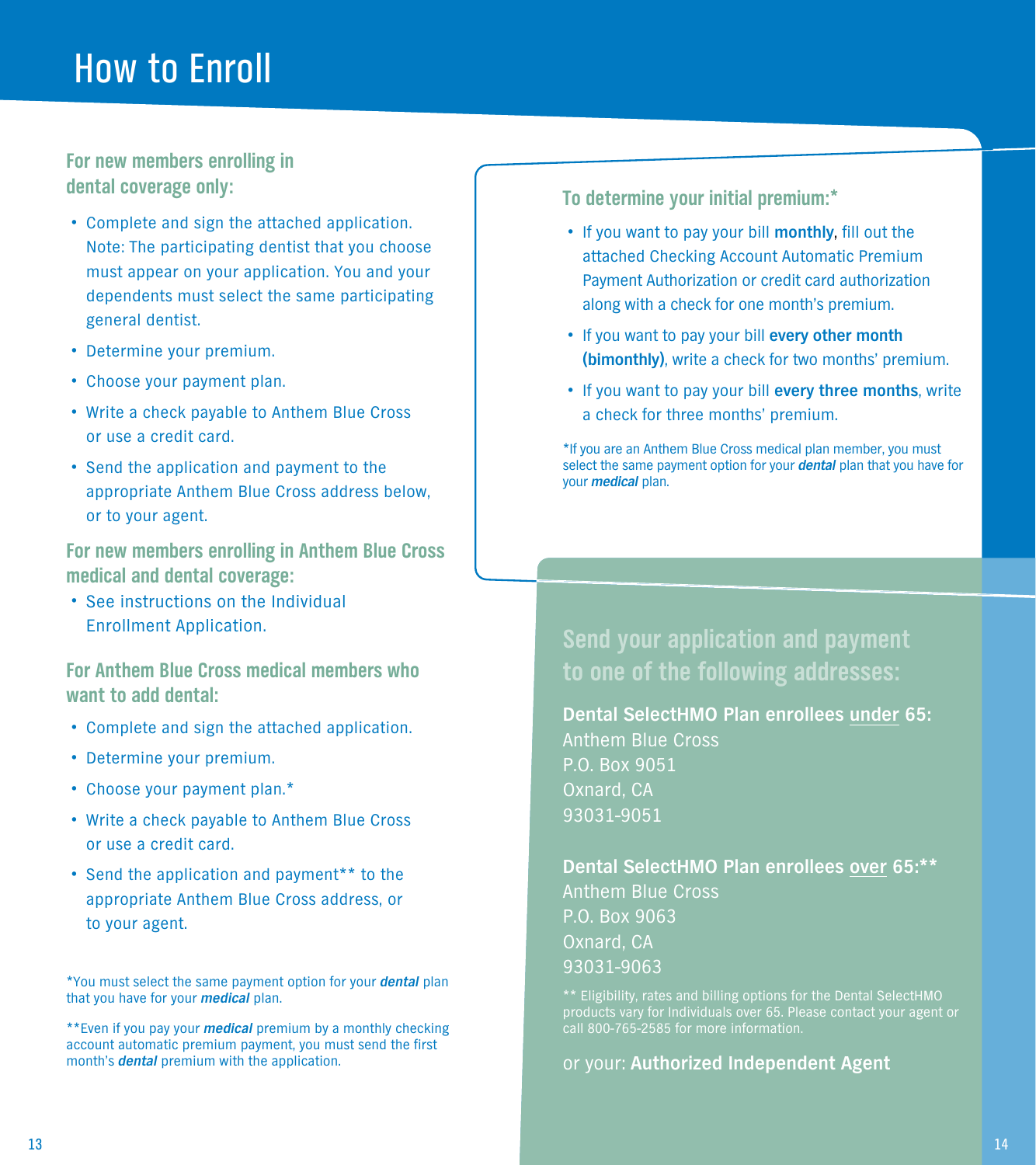

### **Dental SelectHMO Enrollment Application**

If you are an Anthem Blue Cross member, please enter your current Anthem Blue Cross group number and certificate number below.

| Group No.<br><b>Plan Choice</b> |                  | Certificate or ID No.         | Proposed Effective Date |
|---------------------------------|------------------|-------------------------------|-------------------------|
| $\Box$ Saver SelectHMO (40)     | ] SelectHMO (41) | $\Box$ Premier SelectHMO (42) | Dental Office No:       |

#### **Applicant Information** – Applicant must complete this section. *Please print*

| Please prin |  |
|-------------|--|

| Last Name                                                |                    | <b>First Name</b> |          |                               |          | MI                                         |                       |            | Social Security No. or ID No. |    |
|----------------------------------------------------------|--------------------|-------------------|----------|-------------------------------|----------|--------------------------------------------|-----------------------|------------|-------------------------------|----|
|                                                          |                    |                   |          |                               |          |                                            |                       |            |                               |    |
| Home Phone No.                                           | Business Phone No. |                   |          | Sex                           |          |                                            | <b>Marital Status</b> | Age        | Date of Birth                 |    |
|                                                          |                    |                   |          | $\square$ M                   | $\Box F$ | $\Box$ Single                              | $\Box$ Married        |            |                               |    |
| Home Address (Must be complete. P.O. Box not acceptable) |                    |                   |          |                               |          | Billing Address (If different or P.O. Box) |                       |            |                               |    |
|                                                          |                    |                   |          |                               |          |                                            |                       |            |                               |    |
| City                                                     | State              |                   | ZIP Code |                               | City     |                                            |                       | State      | ZIP Code                      |    |
|                                                          |                    |                   |          |                               |          |                                            |                       |            |                               |    |
| <b>Spouse to be Included</b> - Signature required below. |                    |                   |          |                               |          |                                            |                       |            |                               |    |
| Last Name of Spouse                                      | <b>First Name</b>  |                   |          |                               |          | Sex                                        | Date of Birth         |            | Social Security No. or ID No. |    |
|                                                          |                    |                   |          |                               |          | $\Box F$<br>$\square$ M                    |                       |            |                               |    |
| Children to be Included                                  |                    |                   |          |                               |          |                                            |                       |            |                               |    |
| <b>NAME (First and Last Name)</b>                        |                    | <b>SEX</b>        | Mo       | <b>BIRTHDATE</b><br>Yr<br>Day |          | <b>NAME (First and Last Name)</b>          |                       | <b>SEX</b> | <b>BIRTHDATE</b><br>Mo<br>Day | Yr |
|                                                          |                    |                   |          |                               | 3        |                                            |                       |            |                               |    |

#### **Signatures** *(Required)*

 $\overline{2}$ 

**Authorization to Obtain or Release Medical Information:** I understand that California law prohibits an HIV test from being required or used as a condition of obtaining medical coverage. If the applicant is a minor, I accept full legal and financial responsibility for the coverage and information provided on this application. (Court documents establishing guardianship must be submitted if the responsible adult is not the parent.)

4

I have personally read and completed this application. If I am accepted, this application will become part of the contract between Anthem Blue Cross and me. I and any enrolled family members agree to abide by the terms of that contract, including the arbitration provision that provides as follows:

Even if I pay money with this application, that money is only a deposit against future premium if this application is accepted. Cashing my check does not mean my application is approved. If this application is declined, neither Anthem Blue Cross nor any affiliated company shall have any liability to me or anyone else listed on it, except for the obligation to return the money submitted with this application. If this application is not accepted, neither I nor anyone listed on it will be entitled to benefits or coverage from Anthem Blue Cross.

I also understand that only the services I receive from my Anthem Blue Cross Dental SelectHMO participating provider are covered by the plan or are subject to a savings if not covered.

#### **Requirement for Binding Arbitration**

If you are applying for coverage, please note that Anthem Blue Cross requires binding arbitration to settle all disputes against Anthem Blue Cross, including claims of medical<br>malpractice. California Health and Safety Code **is understood that any dispute as to medical malpractice, that is as to whether any medical services rendered under this contract were unnecessary or unauthorized or were improperly, negligently or incompetently rendered, will be determined by submission to arbitration as provided by California law, and not by a lawsuit or resort to court process**  except as California law provides for judicial review of arbitration proceeding. Both parties to this contract, by entering into it, are giving up their constitutional right to have<br>any such dispute decided in a court of l any claim or controversy against the other.

**NOTICE: BY SIGNING THIS CONTRACT YOU ARE AGREEING TO HAVE ANY ISSUE OF MEDICAL MALPRACTICE DECIDED BY NEUTRAL ARBITRATION, AND YOU ARE GIVING UP YOUR RIGHT TO A JURY OR COURT TRIAL.**

| Signature of Applicant / Parent or Legal Guardian |                | Today's Date | Signature of Applicant's Spouse                   | Today's Date |  |
|---------------------------------------------------|----------------|--------------|---------------------------------------------------|--------------|--|
|                                                   |                |              |                                                   |              |  |
| Signature of Applicant's Dependent Age 18 or over |                | Today's Date | Signature of Applicant's Dependent Age 18 or over | Today's Date |  |
|                                                   |                |              |                                                   |              |  |
| Name of Agent (Print)                             | Agent No.      |              | Signature of Agent                                | Today's Date |  |
| First Eagle Ins                                   | $95 - 4239571$ |              |                                                   |              |  |



MCABR3012C 6/08